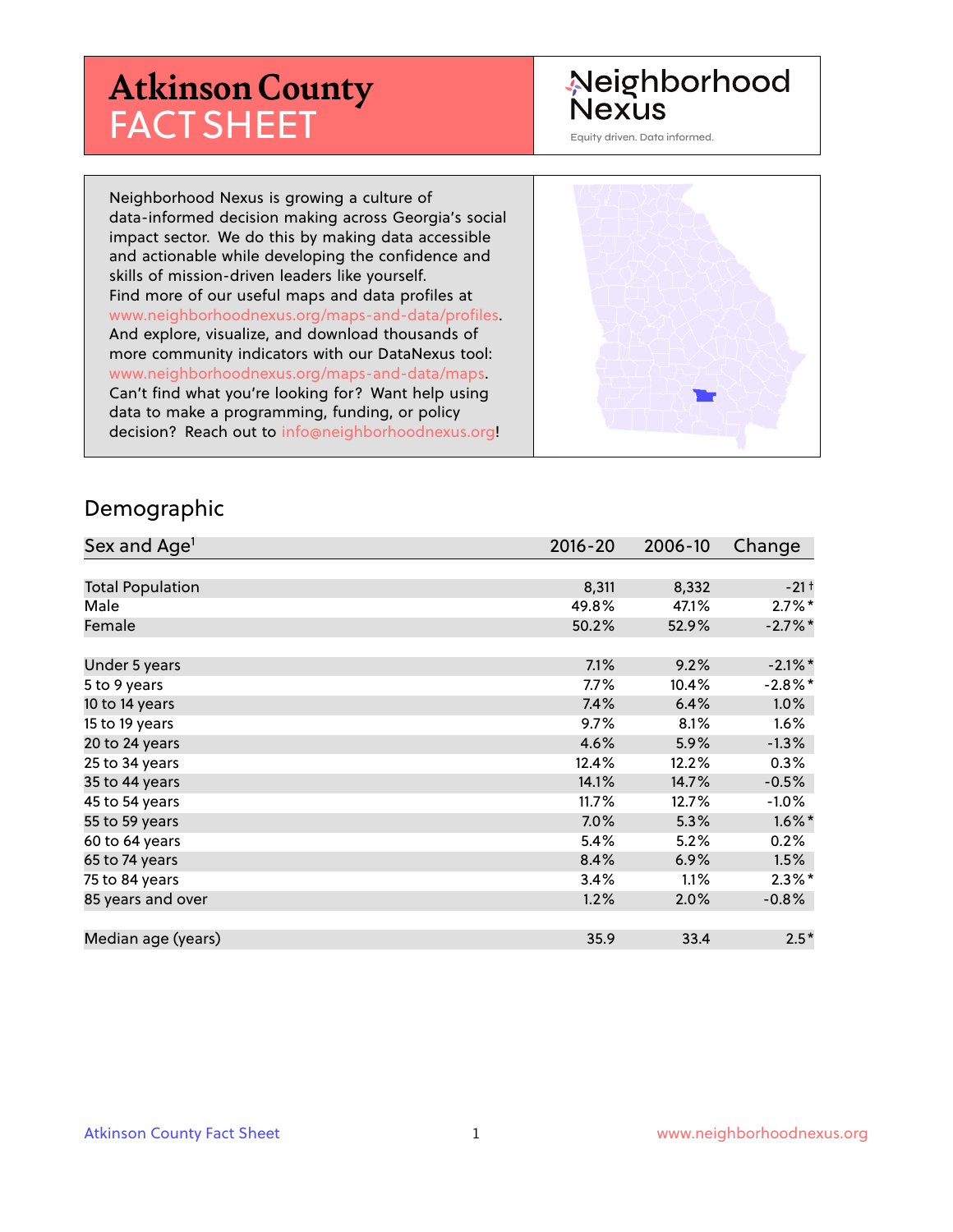# Demographic, continued...

| Race <sup>2</sup>                                   | $2016 - 20$ | 2006-10 | Change             |
|-----------------------------------------------------|-------------|---------|--------------------|
| <b>Total population</b>                             | 8,311       | 8,332   | $-21$ <sup>+</sup> |
| One race                                            | 95.4%       | 99.2%   | $-3.9\%$ *         |
| White                                               | 70.6%       | 69.5%   | 1.0%               |
| <b>Black or African American</b>                    | 15.6%       | 19.9%   | $-4.3\%$ *         |
| American Indian and Alaska Native                   | 0.7%        | 0.0%    | $0.6\%$ *          |
| Asian                                               | 0.0%        | 0.0%    | 0.0%               |
| Native Hawaiian and Other Pacific Islander          | 0.0%        | 0.0%    | 0.0%               |
| Some other race                                     | 8.5%        | 9.8%    | $-1.3%$            |
| Two or more races                                   | 4.6%        | 0.8%    | $3.9\%$ *          |
| Race alone or in combination with other race(s) $3$ | $2016 - 20$ | 2006-10 | Change             |
| Total population                                    | 8,311       | 8,332   | $-21$ <sup>+</sup> |
| White                                               | 75.1%       | 70.3%   | 4.8%*              |
| <b>Black or African American</b>                    | 17.7%       | 20.7%   | $-2.9\%$ *         |
| American Indian and Alaska Native                   | 0.8%        | 0.0%    | $0.7%$ *           |
| Asian                                               | 0.0%        | 0.0%    | 0.0%               |
| Native Hawaiian and Other Pacific Islander          | 0.0%        | 0.0%    | 0.0%               |
| Some other race                                     | 11.0%       | 9.8%    | 1.3%               |
| Hispanic or Latino and Race <sup>4</sup>            | $2016 - 20$ | 2006-10 | Change             |
| <b>Total population</b>                             | 8,311       | 8,332   | $-21$ t            |
| Hispanic or Latino (of any race)                    | 26.0%       | 22.4%   | $3.5%$ +           |
| Not Hispanic or Latino                              | 74.0%       | 77.6%   | $-3.5%$ †          |
| White alone                                         | 55.8%       | 57.1%   | $-1.3%$            |
| Black or African American alone                     | 15.5%       | 19.6%   | $-4.1\%$ *         |
| American Indian and Alaska Native alone             | 0.7%        | $0.0\%$ | $0.6\%$ *          |
| Asian alone                                         | 0.0%        | 0.0%    | 0.0%               |
| Native Hawaiian and Other Pacific Islander alone    | 0.0%        | 0.0%    | $0.0\%$            |
| Some other race alone                               | 0.0%        | 0.0%    | $0.0\%$            |
| Two or more races                                   | 2.1%        | 0.8%    | $1.3\%$ *          |
| U.S. Citizenship Status <sup>5</sup>                | $2016 - 20$ | 2006-10 | Change             |
| Foreign-born population                             | 1,085       | 943     | 142                |
| Naturalized U.S. citizen                            | 16.7%       | 4.0%    | 12.7%*             |
| Not a U.S. citizen                                  | 83.3%       | 96.0%   | $-12.7%$ *         |
| Citizen, Voting Age Population <sup>6</sup>         | $2016 - 20$ | 2006-10 | Change             |
|                                                     |             |         |                    |
| Citizen, 18 and over population                     | 5,216       | 5,019   | 197*               |
| Male                                                | 48.6%       | 47.8%   | 0.8%               |
| Female                                              | 51.4%       | 52.2%   | $-0.8%$            |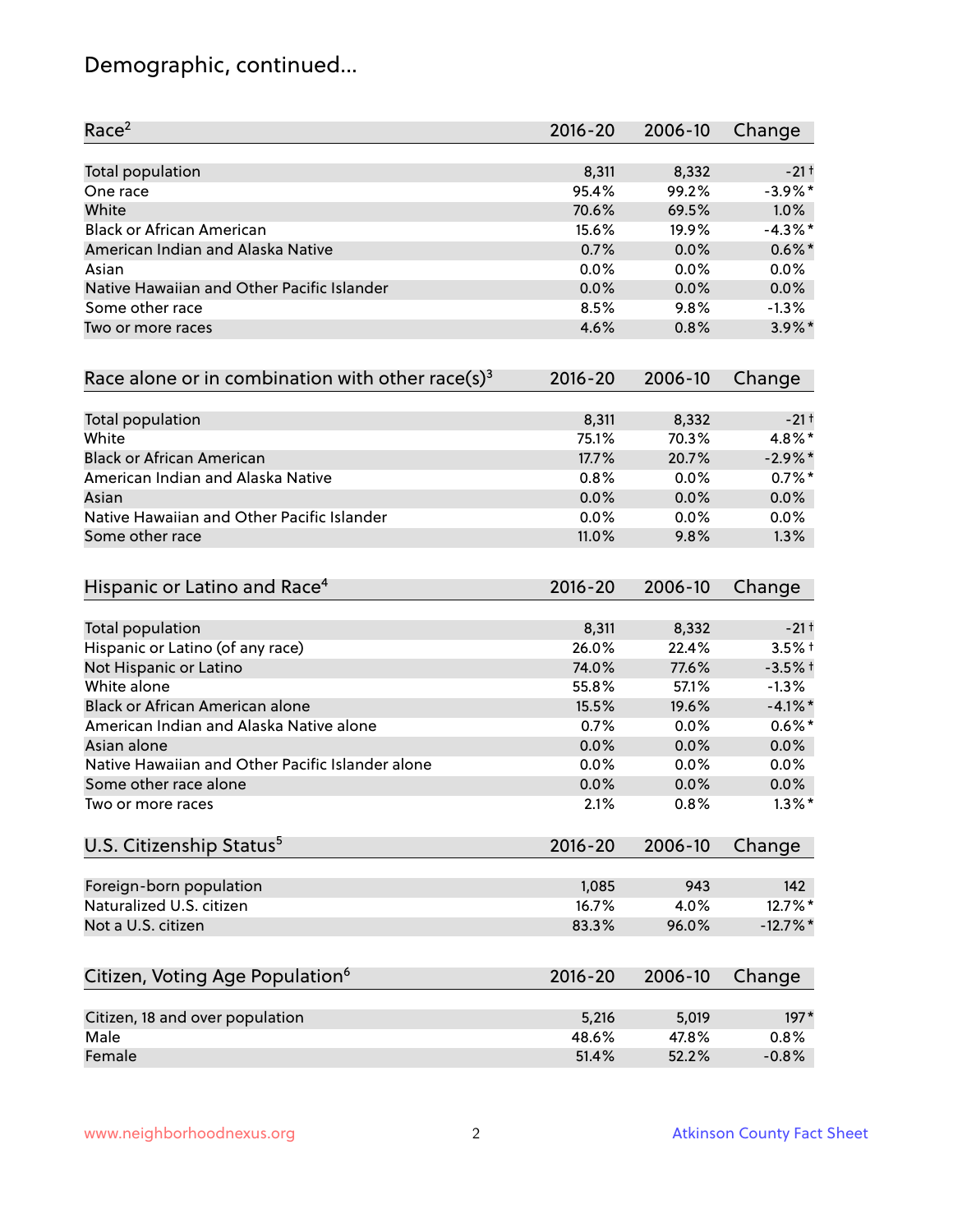#### Economic

| Income <sup>7</sup>                                 | $2016 - 20$ | 2006-10 | Change             |
|-----------------------------------------------------|-------------|---------|--------------------|
|                                                     |             |         |                    |
| All households                                      | 2,953       | 2,758   | 195*               |
| Less than \$10,000                                  | 7.7%        | 14.7%   | $-7.0\%$ *         |
| \$10,000 to \$14,999                                | 5.4%        | 8.1%    | $-2.7%$            |
| \$15,000 to \$24,999                                | 15.8%       | 13.1%   | 2.7%               |
| \$25,000 to \$34,999                                | 20.7%       | 16.9%   | 3.9%               |
| \$35,000 to \$49,999                                | 12.8%       | 13.8%   | $-1.0%$            |
| \$50,000 to \$74,999                                | 16.6%       | 18.6%   | $-2.0%$            |
| \$75,000 to \$99,999                                | 8.3%        | 8.4%    | $-0.1%$            |
| \$100,000 to \$149,999                              | 6.4%        | 3.6%    | $2.9\%$ *          |
| \$150,000 to \$199,999                              | 4.3%        | 1.0%    | $3.3\%$ *          |
| \$200,000 or more                                   | 2.1%        | 1.8%    | 0.3%               |
| Median household income (dollars)                   | 35,703      | 33,834  | 1,869              |
| Mean household income (dollars)                     | 55,007      | 44,108  | 10,898*            |
| With earnings                                       | 74.5%       | 74.5%   | $-0.0%$            |
| Mean earnings (dollars)                             | 58,016      | 46,063  | 11,953*            |
| <b>With Social Security</b>                         | 30.3%       | 32.2%   | $-1.9%$            |
| Mean Social Security income (dollars)               | 15,958      | 14,457  | 1,501              |
| With retirement income                              | 14.4%       | 8.6%    | $5.8\%$ *          |
| Mean retirement income (dollars)                    | 19,090      | 19,106  | -16                |
| With Supplemental Security Income                   | 10.3%       | 14.1%   | $-3.9%$            |
| Mean Supplemental Security Income (dollars)         | 9,314       | 6,623   | $2,691*$           |
| With cash public assistance income                  | 0.1%        | 2.1%    | $-2.0%$            |
| Mean cash public assistance income (dollars)        | (X)         | 2,658   | $(X)$ <sup>+</sup> |
| With Food Stamp/SNAP benefits in the past 12 months | 20.7%       | 18.2%   | 2.5%               |
|                                                     |             |         |                    |
| Families                                            | 2,054       | 2,025   | 29                 |
| Less than \$10,000                                  | 4.8%        | 9.4%    | $-4.6%$            |
| \$10,000 to \$14,999                                | 1.9%        | 5.5%    | $-3.6%$            |
| \$15,000 to \$24,999                                | 13.0%       | 15.2%   | $-2.2%$            |
| \$25,000 to \$34,999                                | 22.0%       | 20.3%   | 1.6%               |
| \$35,000 to \$49,999                                | 12.1%       | 13.9%   | $-1.9%$            |
| \$50,000 to \$74,999                                | 19.9%       | 19.4%   | 0.6%               |
| \$75,000 to \$99,999                                | 8.4%        | 9.6%    | $-1.2%$            |
| \$100,000 to \$149,999                              | 9.0%        | 4.3%    | 4.7%*              |
| \$150,000 to \$199,999                              | 6.2%        | 1.0%    | $5.2\%$ *          |
| \$200,000 or more                                   | 2.7%        | 1.3%    | 1.3%               |
| Median family income (dollars)                      | 46,086      | 34,859  | $11,227*$          |
| Mean family income (dollars)                        | 64,289      | 46,315  | 17,973*            |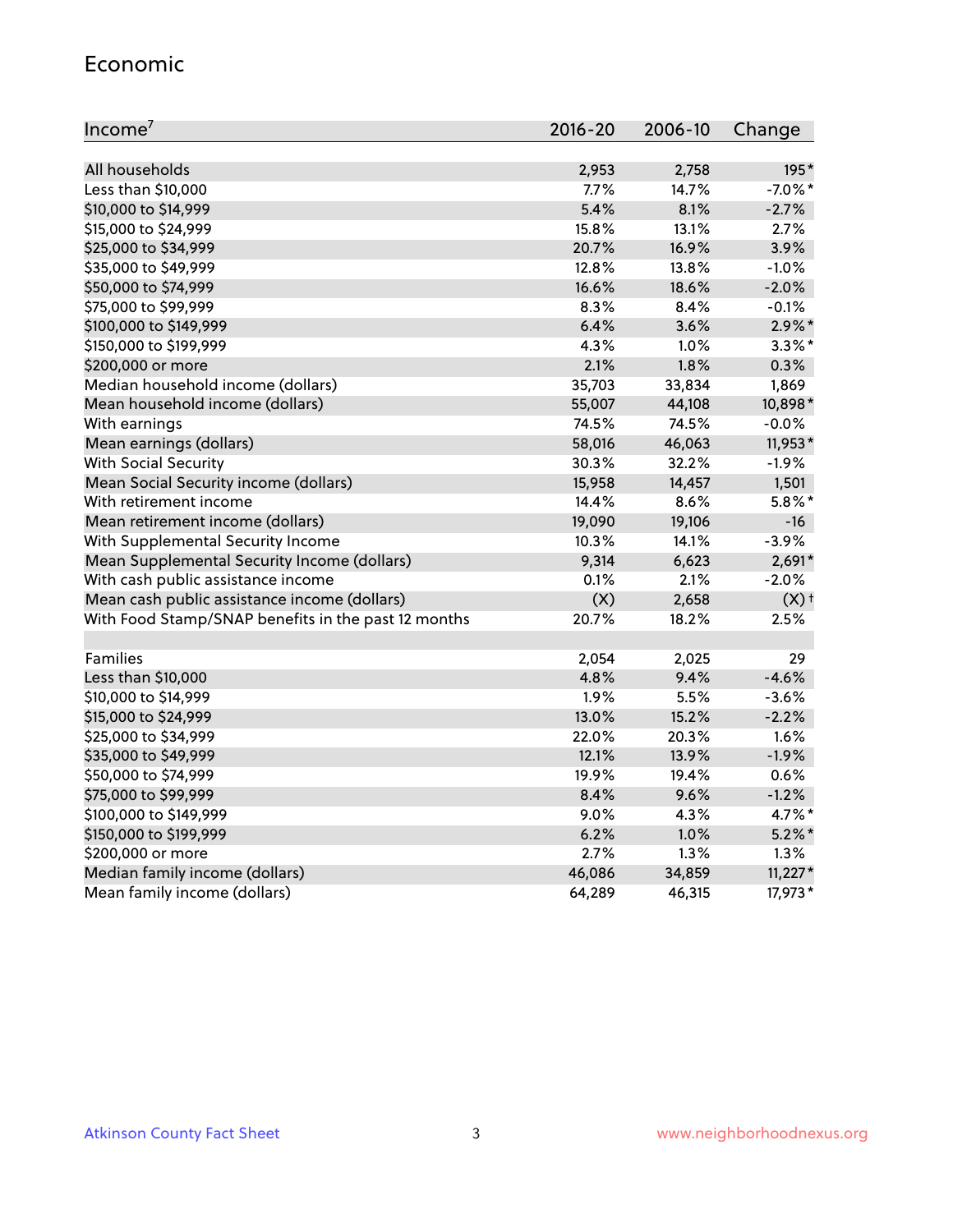#### Economic, continued...

| Income, continued <sup>8</sup>                                        | $2016 - 20$ | 2006-10 | Change    |
|-----------------------------------------------------------------------|-------------|---------|-----------|
|                                                                       |             |         |           |
| Nonfamily households                                                  | 899         | 733     | 166       |
| Median nonfamily income (dollars)                                     | 23,306      | 16,432  | $6,874*$  |
| Mean nonfamily income (dollars)                                       | 30,099      | 34,169  | $-4,070$  |
| Median earnings for workers (dollars)                                 | 27,267      | 21,907  | 5,360*    |
| Median earnings for male full-time, year-round workers                | 34,634      | 29,286  | 5,348*    |
| (dollars)                                                             |             |         |           |
| Median earnings for female full-time, year-round workers<br>(dollars) | 32,896      | 25,705  | 7,191     |
| Per capita income (dollars)                                           | 20,887      | 15,456  | $5,431*$  |
|                                                                       |             |         |           |
| Families and People Below Poverty Level <sup>9</sup>                  | $2016 - 20$ | 2006-10 | Change    |
|                                                                       |             |         |           |
| <b>All families</b>                                                   | 19.9%       | 19.8%   | 0.1%      |
| With related children under 18 years                                  | 35.4%       | 33.7%   | 1.6%      |
| With related children under 5 years only                              | 36.1%       | 12.0%   | 24.1%     |
| Married couple families                                               | 11.0%       | 16.7%   | $-5.7%$   |
| With related children under 18 years                                  | 21.1%       | 32.0%   | $-10.9%$  |
| With related children under 5 years only                              | 24.2%       | 19.7%   | 4.5%      |
| Families with female householder, no husband present                  | 45.7%       | 32.5%   | 13.3%     |
| With related children under 18 years                                  | 60.4%       | 41.9%   | 18.5%     |
| With related children under 5 years only                              | 100.0%      | 14.5%   | 85.5%*    |
|                                                                       |             |         |           |
| All people                                                            | 28.2%       | 28.0%   | 0.2%      |
| Under 18 years                                                        | 51.4%       | 42.4%   | $9.0\%$ * |
| Related children under 18 years                                       | 51.5%       | 42.1%   | 9.4%      |
| Related children under 5 years                                        | 58.1%       | 39.2%   | 18.9%*    |
| Related children 5 to 17 years                                        | 49.0%       | 43.4%   | 5.7%      |
| 18 years and over                                                     | 19.7%       | 21.8%   | $-2.1%$   |
| 18 to 64 years                                                        | 21.1%       | 21.9%   | $-0.8%$   |
| 65 years and over                                                     | 13.2%       | 21.3%   | $-8.0%$   |
| People in families                                                    | 26.8%       | 26.5%   | 0.3%      |
| Unrelated individuals 15 years and over                               | 36.1%       | 37.4%   | $-1.4%$   |
|                                                                       |             |         |           |
| Non-Hispanic white people                                             | 14.4%       | 15.3%   | $-0.9%$   |
| Black or African-American people                                      | 46.1%       | 48.6%   | $-2.6%$   |
| Asian people                                                          | (X)         | (X)     | (X)       |
| Hispanic or Latino people                                             | 39.8%       | 44.0%   | $-4.1%$   |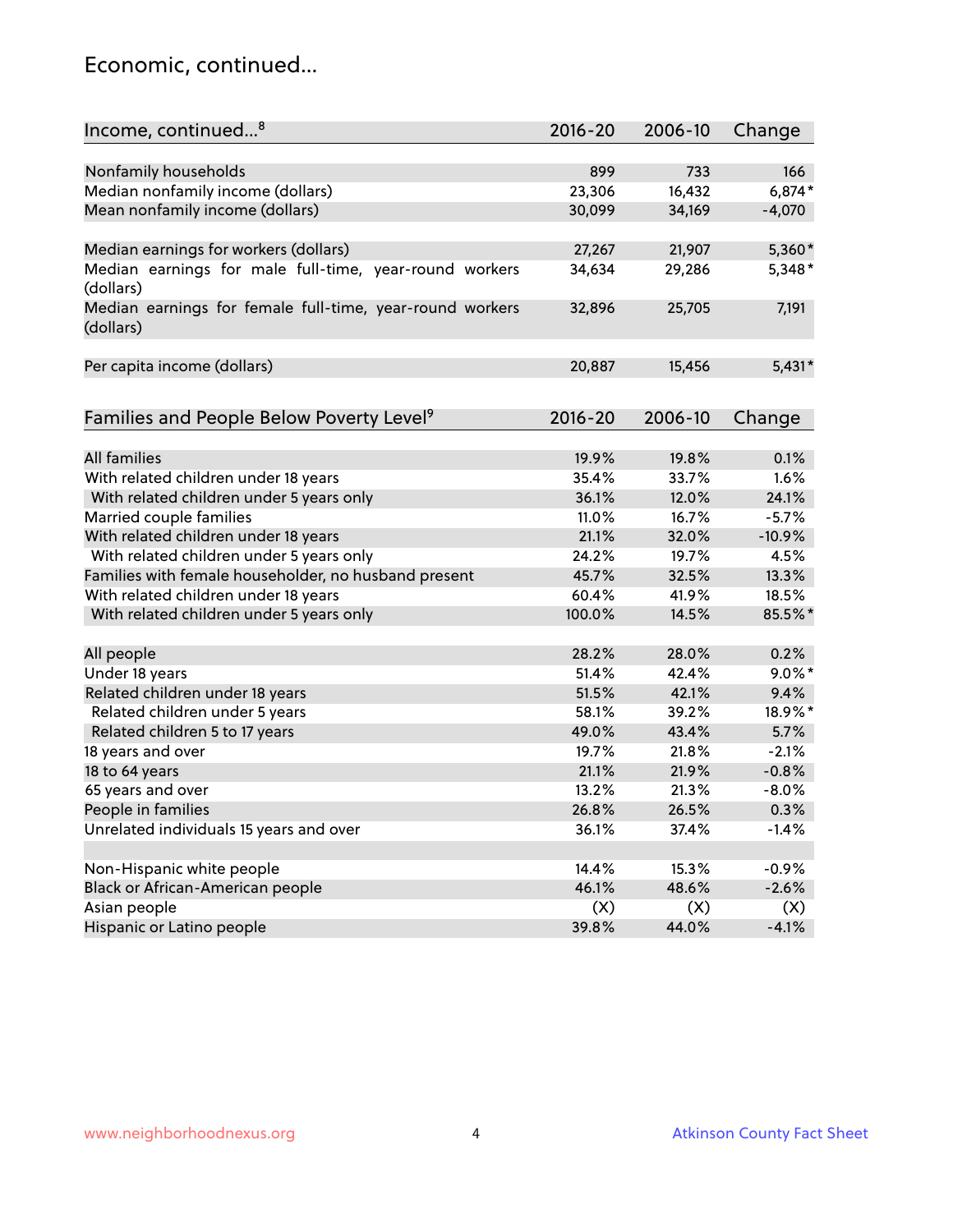# Employment

| Employment Status <sup>10</sup>                                                               | 2010        | 2020    | Change      |
|-----------------------------------------------------------------------------------------------|-------------|---------|-------------|
| In Labor Force                                                                                | 4,434       | 3,451   | 3,451       |
| <b>Unemployment Rate</b>                                                                      | 3.9%        | 15.2%   | $-11.3%$    |
|                                                                                               |             |         |             |
| Industry <sup>11</sup>                                                                        | $2016 - 20$ | 2006-10 | Change      |
| Civilian employed population 16 years and over                                                | 3,475       | 3,225   | 250         |
| Agriculture, forestry, fishing and hunting, and mining                                        | 7.1%        | 12.7%   | $-5.6\%$ *  |
| Construction                                                                                  | 10.0%       | 9.2%    | 0.7%        |
| Manufacturing                                                                                 | 21.5%       | 24.3%   | $-2.8%$     |
| Wholesale trade                                                                               | 1.5%        | 1.7%    | $-0.2%$     |
| Retail trade                                                                                  | 8.3%        | 12.7%   | $-4.4%$     |
| Transportation and warehousing, and utilities                                                 | 8.4%        | 9.3%    | $-0.9%$     |
| Information                                                                                   | 0.3%        | 3.3%    | $-3.0%$     |
| Finance and insurance, and real estate and rental and leasing                                 | 5.0%        | 3.6%    | 1.4%        |
| Professional, scientific, and management, and administrative<br>and waste management services | 4.2%        | 1.1%    | $3.0\%$ *   |
| Educational services, and health care and social assistance                                   | 17.9%       | 12.7%   | 5.2%        |
| Arts, entertainment, and recreation, and accommodation and<br>food services                   | 8.6%        | 1.2%    | $7.4\%$ *   |
| Other services, except public administration                                                  | 3.6%        | 3.0%    | 0.6%        |
| <b>Public administration</b>                                                                  | 3.6%        | 5.1%    | $-1.4%$     |
| Occupation <sup>12</sup>                                                                      | $2016 - 20$ | 2006-10 | Change      |
|                                                                                               |             |         |             |
| Civilian employed population 16 years and over                                                | 3,475       | 3,225   | 250         |
| Management, business, science, and arts occupations                                           | 24.6%       | 15.6%   | $9.0\%$ *   |
| Service occupations                                                                           | 14.0%       | 8.0%    | $6.0\%$ *   |
| Sales and office occupations                                                                  | 15.4%       | 19.1%   | $-3.7%$     |
| Natural<br>maintenance<br>resources,<br>construction,<br>and<br>occupations                   | 19.0%       | 30.0%   | $-10.9\%$ * |
| Production, transportation, and material moving occupations                                   | 26.9%       | 27.3%   | $-0.4%$     |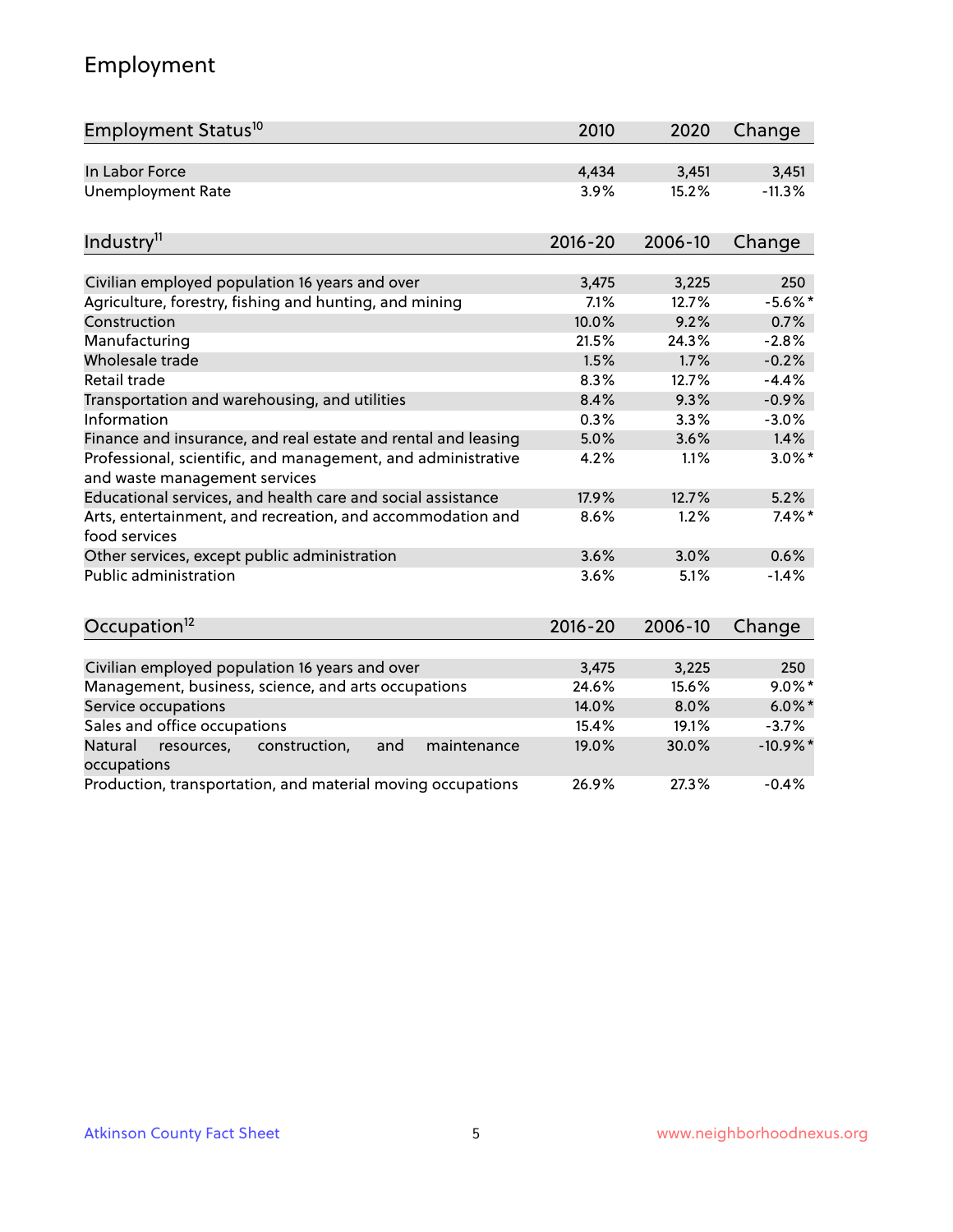# Employment, continued...

| Class of Worker <sup>13</sup>                          | $2016 - 20$ | 2006-10 | Change   |
|--------------------------------------------------------|-------------|---------|----------|
| Civilian employed population 16 years and over         | 3,475       | 3,225   | 250      |
| Private wage and salary workers                        | 80.8%       | 78.8%   | 2.0%     |
| Government workers                                     | 14.6%       | 14.4%   | 0.2%     |
| Self-employed in own not incorporated business workers | 4.7%        | 6.0%    | $-1.3%$  |
| <b>Unpaid family workers</b>                           | 0.0%        | 0.8%    | $-0.8%$  |
|                                                        |             |         |          |
| Job Flows <sup>14</sup>                                | 2019        | 2010    | Change   |
| Total Jobs in county                                   | 2,374       | 1,506   | 868      |
| Held by residents of county                            | 34.0%       | 48.2%   | $-14.2%$ |
| Held by non-residents of county                        | 66.0%       | 51.8%   | 14.2%    |
|                                                        |             |         |          |
| Jobs by Industry Sector <sup>15</sup>                  | 2019        | 2010    | Change   |
|                                                        |             |         | 868      |
| Total Jobs in county                                   | 2,374       | 1,506   |          |
| Goods Producing sectors                                | 57.5%       | 39.1%   | 18.3%    |
| Trade, Transportation, and Utilities sectors           | 14.2%       | 18.6%   | $-4.4%$  |
| All Other Services sectors                             | 28.3%       | 42.3%   | $-13.9%$ |
| Total Jobs in county held by county residents          | 807         | 726     | 81       |
| <b>Goods Producing sectors</b>                         | 47.6%       | 37.2%   | 10.4%    |
| Trade, Transportation, and Utilities sectors           | 12.8%       | 10.3%   | 2.4%     |
| All Other Services sectors                             | 39.7%       | 52.5%   | $-12.8%$ |
| Jobs by Earnings <sup>16</sup>                         | 2019        | 2010    | Change   |
|                                                        |             |         |          |
| Total Jobs in county                                   | 2,374       | 1,506   | 868      |
| Jobs with earnings \$1250/month or less                | 18.7%       | 28.8%   | $-10.1%$ |
| Jobs with earnings \$1251/month to \$3333/month        | 50.6%       | 49.1%   | 1.5%     |
| Jobs with earnings greater than \$3333/month           | 30.7%       | 22.0%   | 8.6%     |
|                                                        |             |         |          |
| Total Jobs in county held by county residents          | 807         | 726     | 81       |
| Jobs with earnings \$1250/month or less                | 24.2%       | 32.0%   | $-7.8%$  |
| Jobs with earnings \$1251/month to \$3333/month        | 49.3%       | 49.3%   | $0.0\%$  |
| Jobs with earnings greater than \$3333/month           | 26.5%       | 18.7%   | 7.8%     |
|                                                        |             |         |          |
| Jobs by Age of Worker <sup>17</sup>                    | 2019        | 2010    | Change   |
| Total Jobs in county                                   | 2,374       | 1,506   | 868      |
| Jobs with workers age 29 or younger                    | 20.8%       | 20.7%   | 0.0%     |
| Jobs with workers age 30 to 54                         | 56.4%       | 59.5%   | $-3.1%$  |
| Jobs with workers age 55 or older                      | 22.8%       | 19.8%   | 3.0%     |
|                                                        |             |         |          |
| Total Jobs in county held by county residents          | 807         | 726     | 81       |
| Jobs with workers age 29 or younger                    | 22.1%       | 15.8%   | 6.2%     |
| Jobs with workers age 30 to 54                         | 55.8%       | 60.2%   | $-4.4%$  |
| Jobs with workers age 55 or older                      | 22.2%       | 24.0%   | $-1.8%$  |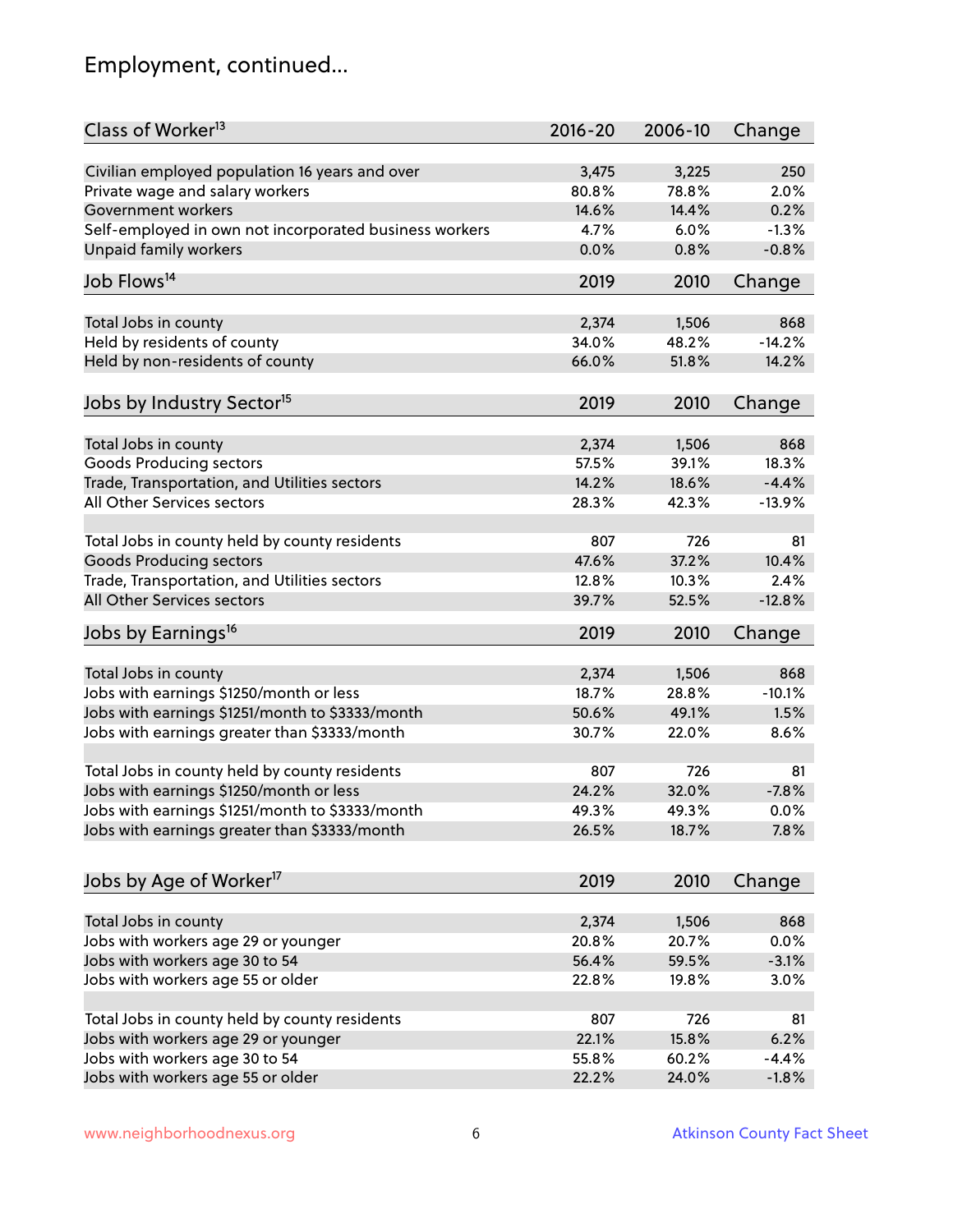#### Education

| Early Learning <sup>18</sup>                        |             |         | 2022       |
|-----------------------------------------------------|-------------|---------|------------|
| Licensed Capacity of Early Learning Centers         |             |         | 131        |
| Licenced capacity per 1,000 children ages 0-4       |             |         | 220.2      |
| School Enrollment <sup>19</sup>                     | 2022        | 2010    | Change     |
|                                                     |             |         |            |
| <b>Enrolled in Public School</b>                    | 1,610       | 1,703   | $-93$      |
| White                                               | 41.4%       | 48.3%   | $-6.8%$    |
| <b>Black or African-American</b>                    | 14.8%       | 17.6%   | $-2.7%$    |
| Asian                                               | 0.1%        | 0.0%    | 0.1%       |
| <b>Native American</b>                              | 0.1%        | 0.0%    | 0.1%       |
| Pacific Islander                                    | 0.0%        | 0.0%    | 0.0%       |
| <b>Biracial or Multi-Racial</b>                     | 1.7%        | 0.0%    | 1.7%       |
| Hispanic or Latino                                  | 41.9%       | 32.4%   | 9.4%       |
| Georgia Milestones: 3rd Grade Reading <sup>20</sup> |             |         | 2019       |
| <b>Number of Students Tested</b>                    |             |         | 121        |
|                                                     |             |         | 44.6%      |
| Proficient or Distinguished                         |             |         |            |
| Georgia Milestones: 8th Grade Math <sup>21</sup>    |             |         | 2019       |
| Number of Students Tested                           |             |         | 113        |
| Proficient or Distinguished                         |             |         | 41.6%      |
| Graduation Rates <sup>22</sup>                      | 2021        | 2012    | Change     |
|                                                     |             |         |            |
| Cohort                                              | 121         | 86      | 35         |
| <b>High School Graduation Rate</b>                  | 94.2%       | 77.9%   | 16.3%      |
| Educational Attainment <sup>23</sup>                | $2016 - 20$ | 2006-10 | Change     |
| Population 25 years and over                        | 5,278       | 4,997   | 281*       |
| Less than 9th grade                                 | 17.3%       | 17.1%   | 0.2%       |
| 9th to 12th grade, no diploma                       | 15.0%       | 16.2%   | $-1.2%$    |
| High school graduate (includes equivalency)         | 34.2%       | 40.1%   | $-5.9\%$ * |
| Some college, no degree                             | 14.6%       | 12.6%   | 2.1%       |
| Associate's degree                                  | 6.6%        | 6.0%    | 0.7%       |
|                                                     |             |         |            |
| Bachelor's degree                                   | 5.7%        | 4.7%    | 1.0%       |
| Graduate or professional degree                     | 6.6%        | 3.3%    | 3.2%       |
| Percent high school graduate or higher              | 67.7%       | 66.7%   | 1.0%       |
| Percent bachelor's degree or higher                 | 12.2%       | 8.0%    | 4.2%       |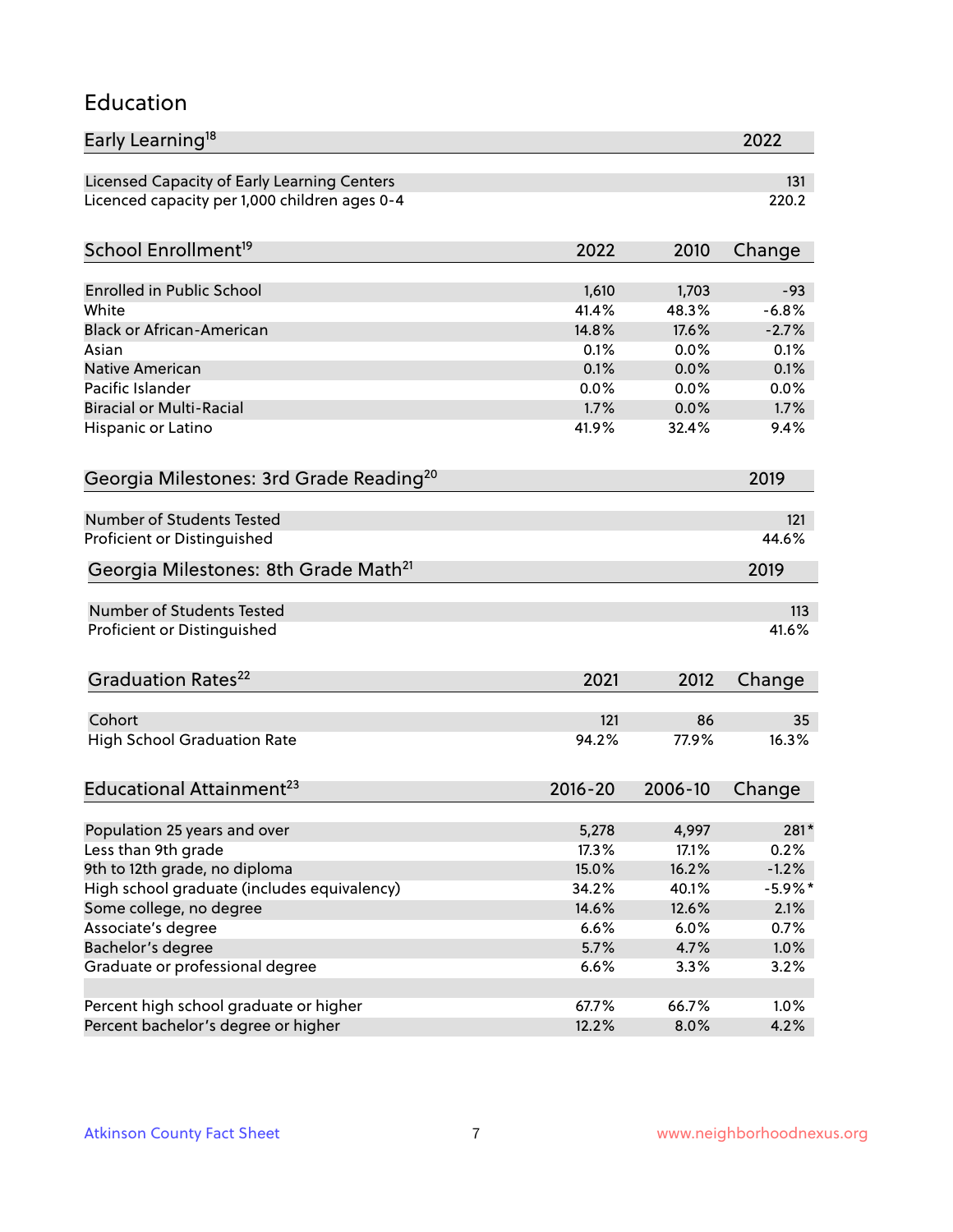#### Housing

| Households by Type <sup>24</sup>                     | 2016-20     | 2006-10 | Change    |
|------------------------------------------------------|-------------|---------|-----------|
|                                                      |             |         |           |
| <b>Total households</b>                              | 2,953       | 2,758   | 195*      |
| Family households (families)                         | 69.6%       | 73.4%   | $-3.9%$   |
| With own children under 18 years                     | 30.4%       | 31.5%   | $-1.1%$   |
| Married-couple family                                | 51.6%       | 46.4%   | 5.2%      |
| With own children of the householder under 18 years  | 19.4%       | 17.9%   | 1.5%      |
| Male householder, no wife present, family            | 3.7%        | 7.7%    | $-4.0%$   |
| With own children of the householder under 18 years  | 1.8%        | 2.5%    | $-0.6%$   |
| Female householder, no husband present, family       | 14.2%       | 19.3%   | $-5.1%$   |
| With own children of the householder under 18 years  | 9.2%        | 11.1%   | $-1.9%$   |
| Nonfamily households                                 | 30.4%       | 26.6%   | 3.9%      |
| Householder living alone                             | 26.9%       | 22.7%   | 4.2%      |
| 65 years and over                                    | 11.1%       | 8.6%    | 2.6%      |
|                                                      |             |         |           |
| Households with one or more people under 18 years    | 36.8%       | 37.7%   | $-0.9%$   |
| Households with one or more people 65 years and over | 26.8%       | 22.1%   | 4.6%*     |
|                                                      |             |         |           |
| Average household size                               | 2.81        | 3.02    | $-0.22*$  |
| Average family size                                  | 3.42        | 3.53    | $-0.11$   |
| Housing Occupancy <sup>25</sup>                      | $2016 - 20$ | 2006-10 | Change    |
|                                                      |             |         |           |
| Total housing units                                  | 3,511       | 3,481   | 30        |
| Occupied housing units                               | 84.1%       | 79.2%   | 4.9%      |
| Vacant housing units                                 | 15.9%       | 20.8%   | $-4.9%$   |
|                                                      |             |         |           |
| Homeowner vacancy rate                               | 1.2         | 2.6     | $-1.3$    |
| Rental vacancy rate                                  | 3.8         | 4.4     | $-0.6$    |
| Units in Structure <sup>26</sup>                     | 2016-20     | 2006-10 | Change    |
|                                                      |             |         |           |
| Total housing units                                  | 3,511       | 3,481   | 30        |
| 1-unit, detached                                     | 50.3%       | 48.5%   | 1.8%      |
| 1-unit, attached                                     | 1.0%        | 0.1%    | $0.8\%$ * |
| 2 units                                              | 1.3%        | 2.2%    | $-0.9%$   |
| 3 or 4 units                                         | 1.0%        | 1.6%    | $-0.6%$   |
| 5 to 9 units                                         | 1.0%        | 1.3%    | $-0.3%$   |
| 10 to 19 units                                       | 0.4%        | 0.4%    | $-0.0%$   |
| 20 or more units                                     | 1.2%        | 1.0%    | 0.2%      |
| Mobile home                                          | 43.5%       | 44.8%   | $-1.3%$   |
| Boat, RV, van, etc.                                  | 0.3%        | $0.0\%$ | 0.3%      |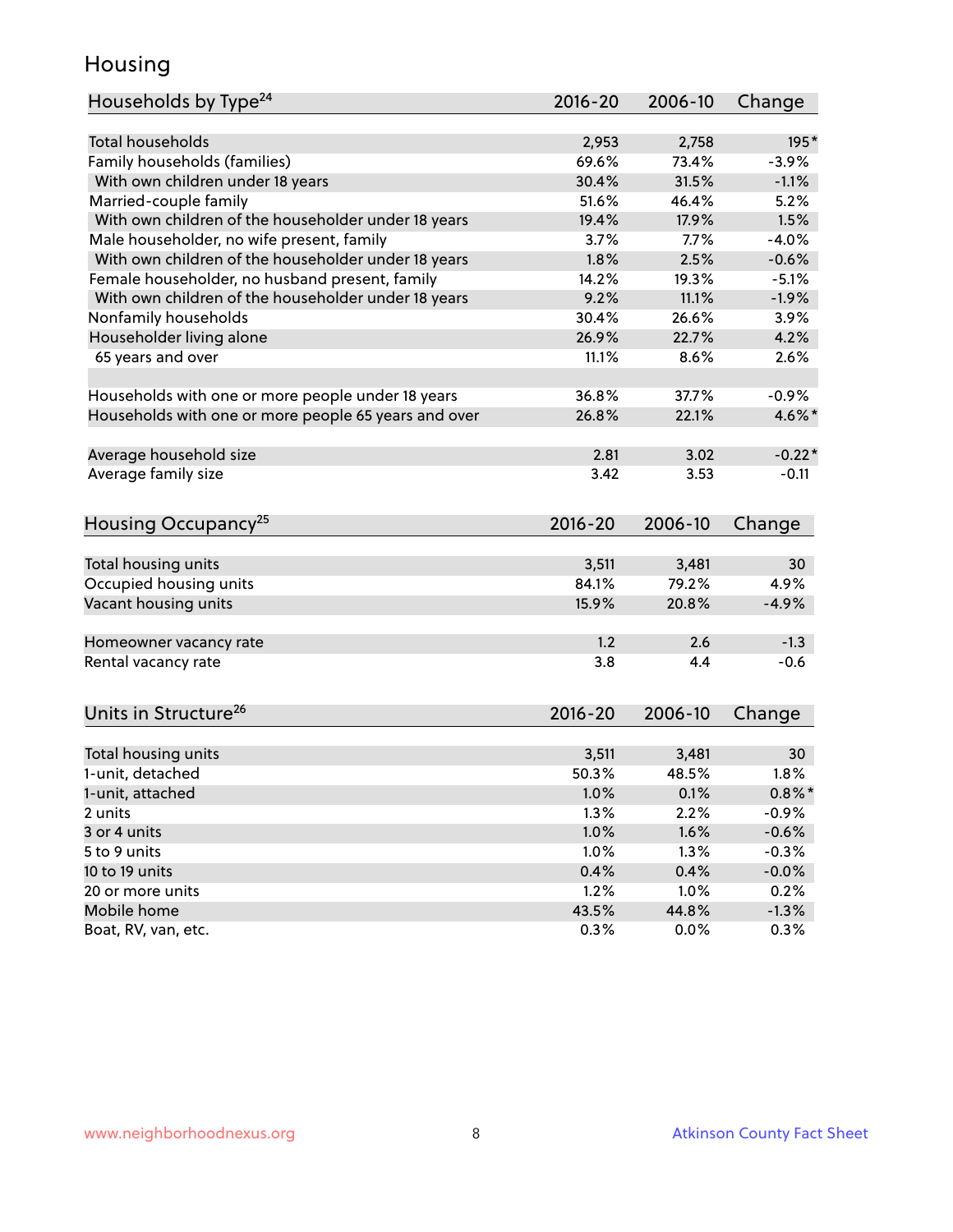# Housing, Continued...

| Year Structure Built <sup>27</sup>             | 2016-20     | 2006-10 | Change       |
|------------------------------------------------|-------------|---------|--------------|
| Total housing units                            | 3,511       | 3,481   | 30           |
| Built 2014 or later                            | 5.4%        | (X)     | (X)          |
| Built 2010 to 2013                             | 2.0%        | (X)     | (X)          |
| Built 2000 to 2009                             | 16.4%       | 8.3%    | $8.1\%$ *    |
| Built 1990 to 1999                             | 24.5%       | 25.2%   | $-0.7%$      |
| Built 1980 to 1989                             | 12.7%       | 16.7%   | $-4.0%$      |
| Built 1970 to 1979                             | 14.9%       | 20.7%   | $-5.8\%$ *   |
| Built 1960 to 1969                             | 6.7%        | 6.3%    | 0.4%         |
| Built 1950 to 1959                             | 5.0%        | 8.5%    | $-3.5%$      |
| Built 1940 to 1949                             | 5.6%        | 4.3%    | 1.3%         |
| Built 1939 or earlier                          | 6.9%        | 10.0%   | $-3.1%$      |
| Housing Tenure <sup>28</sup>                   | $2016 - 20$ | 2006-10 | Change       |
|                                                |             |         |              |
| Occupied housing units                         | 2,953       | 2,758   | 195*         |
| Owner-occupied                                 | 71.4%       | 72.0%   | $-0.6%$      |
| Renter-occupied                                | 28.6%       | 28.0%   | 0.6%         |
| Average household size of owner-occupied unit  | 2.77        | 2.86    | $-0.09$      |
| Average household size of renter-occupied unit | 2.90        | 3.43    | $-0.54*$     |
| Residence 1 Year Ago <sup>29</sup>             | $2016 - 20$ | 2006-10 | Change       |
| Population 1 year and over                     | 8,208       | 8,208   | $\mathbf{0}$ |
| Same house                                     | 93.7%       | 88.5%   | $5.3\%$ *    |
| Different house in the U.S.                    | 6.3%        | 11.3%   | $-5.1\%$ *   |
| Same county                                    | 4.6%        | 5.7%    | $-1.2%$      |
| Different county                               | 1.7%        | 5.6%    | $-3.9\%$ *   |
| Same state                                     | 1.6%        | 3.3%    | $-1.7%$      |
| Different state                                | 0.1%        | 2.3%    | $-2.2\%$ *   |
| Abroad                                         | 0.0%        | 0.2%    | $-0.2%$      |
| Value of Housing Unit <sup>30</sup>            | 2016-20     | 2006-10 | Change       |
|                                                |             |         |              |
| Owner-occupied units                           | 2,109       | 1,987   | 122          |
| Less than \$50,000                             | 40.1%       | 44.2%   | $-4.1%$      |
| \$50,000 to \$99,999                           | 33.2%       | 32.3%   | 0.9%         |
| \$100,000 to \$149,999                         | 12.8%       | 10.2%   | 2.6%         |
| \$150,000 to \$199,999                         | 3.3%        | 3.0%    | 0.3%         |
| \$200,000 to \$299,999                         | 5.3%        | 4.1%    | 1.2%         |
| \$300,000 to \$499,999                         | 2.9%        | 3.5%    | $-0.6%$      |
| \$500,000 to \$999,999                         | 2.4%        | 2.0%    | 0.4%         |
| \$1,000,000 or more                            | 0.0%        | 0.6%    | $-0.6%$      |
| Median (dollars)                               | 63,400      | 54,900  | 8,500        |
| Mortgage Status <sup>31</sup>                  | $2016 - 20$ | 2006-10 | Change       |
| Owner-occupied units                           | 2,109       | 1,987   | 122          |
| Housing units with a mortgage                  | 34.4%       | 47.6%   | $-13.2\%$ *  |
| Housing units without a mortgage               | 65.6%       | 52.4%   | 13.2%*       |
|                                                |             |         |              |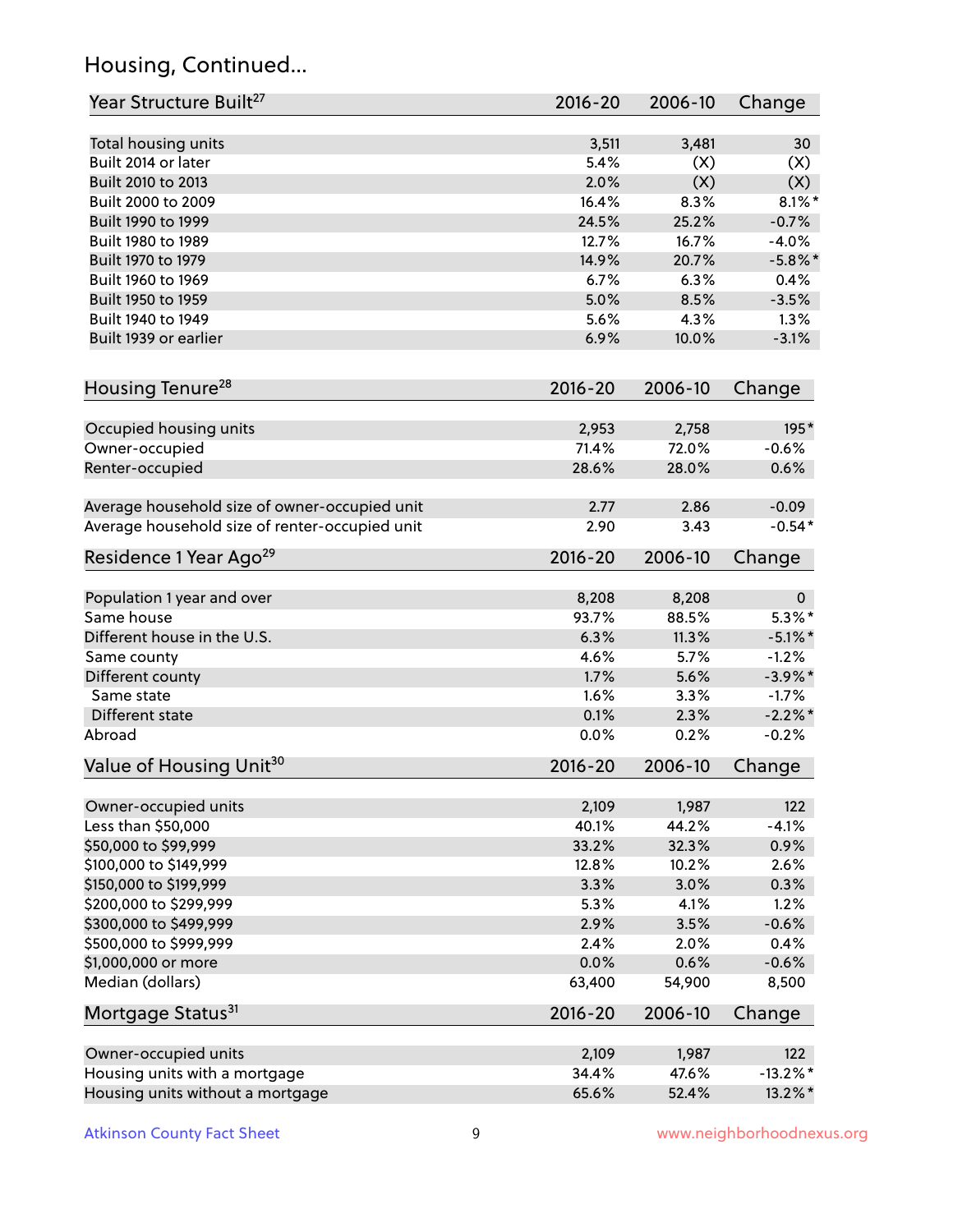# Housing, Continued...

| Selected Monthly Owner Costs <sup>32</sup>                                            | 2016-20     | 2006-10 | Change     |
|---------------------------------------------------------------------------------------|-------------|---------|------------|
| Housing units with a mortgage                                                         | 725         | 946     | $-221*$    |
| Less than \$300                                                                       | 0.0%        | 0.0%    | 0.0%       |
| \$300 to \$499                                                                        | 1.8%        | 15.0%   | $-13.2%$   |
| \$500 to \$999                                                                        | 47.9%       | 61.8%   | $-14.0%$   |
| \$1,000 to \$1,499                                                                    | 38.2%       | 12.3%   | 25.9%*     |
| \$1,500 to \$1,999                                                                    | 5.1%        | 2.0%    | 3.1%       |
| \$2,000 to \$2,999                                                                    | 7.0%        | 8.0%    | $-1.0%$    |
| \$3,000 or more                                                                       | 0.0%        | 0.8%    | $-0.8%$    |
| Median (dollars)                                                                      | 1,003       | 695     | 308*       |
| Housing units without a mortgage                                                      | 1,384       | 1,041   | $343*$     |
| Less than \$150                                                                       | 0.9%        | 10.8%   | $-9.8%$ *  |
| \$150 to \$249                                                                        | 21.2%       | 36.7%   | $-15.5%$ * |
| \$250 to \$349                                                                        | 28.3%       | 27.7%   | 0.6%       |
| \$350 to \$499                                                                        | 39.5%       | 15.7%   | 23.8%*     |
| \$500 to \$699                                                                        | 8.5%        | 7.8%    | 0.7%       |
| \$700 or more                                                                         | 1.7%        | 1.4%    | 0.2%       |
| Median (dollars)                                                                      | 349         | 258     | $91*$      |
| Selected Monthly Owner Costs as a Percentage of<br>Household Income <sup>33</sup>     | $2016 - 20$ | 2006-10 | Change     |
| Housing units with a mortgage (excluding units where<br>SMOCAPI cannot be computed)   | 721         | 946     | $-225$     |
| Less than 20.0 percent                                                                | 55.5%       | 59.8%   | $-4.4%$    |
| 20.0 to 24.9 percent                                                                  | 8.7%        | 6.4%    | 2.3%       |
| 25.0 to 29.9 percent                                                                  | 9.4%        | 2.1%    | $7.3\%$ *  |
| 30.0 to 34.9 percent                                                                  | 3.9%        | 8.4%    | $-4.5%$    |
| 35.0 percent or more                                                                  | 22.5%       | 23.3%   | $-0.8%$    |
| Not computed                                                                          | 4           | 0       | 4          |
| Housing unit without a mortgage (excluding units where<br>SMOCAPI cannot be computed) | 1,384       | 1,030   | 354*       |
| Less than 10.0 percent                                                                | 47.3%       | 55.4%   | $-8.1\%$ * |
| 10.0 to 14.9 percent                                                                  | 24.3%       | 17.4%   | $6.9\%*$   |
| 15.0 to 19.9 percent                                                                  | 12.1%       | 5.7%    | 6.4%       |
| 20.0 to 24.9 percent                                                                  | 1.3%        | 5.3%    | $-4.0%$    |
| 25.0 to 29.9 percent                                                                  | 5.3%        | 2.7%    | 2.6%       |
| 30.0 to 34.9 percent                                                                  | 1.4%        | 4.3%    | $-2.9%$    |
| 35.0 percent or more                                                                  | 8.3%        | 9.1%    | $-0.8%$    |
| Not computed                                                                          | $\pmb{0}$   | 11      | $-11$      |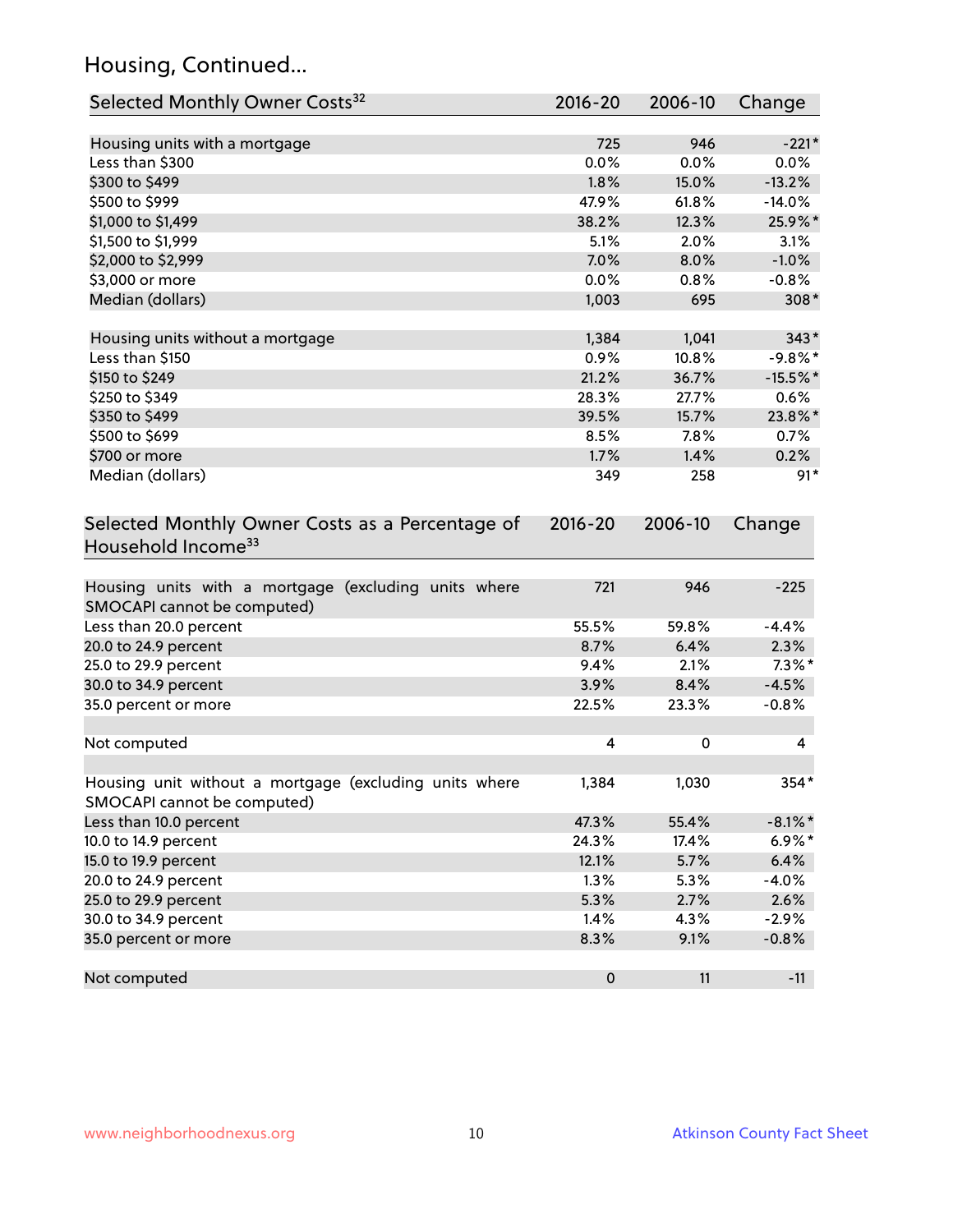# Housing, Continued...

| Gross Rent <sup>34</sup>                                                       | $2016 - 20$ | 2006-10 | Change   |
|--------------------------------------------------------------------------------|-------------|---------|----------|
|                                                                                |             |         |          |
| Occupied units paying rent                                                     | 697         | 653     | 44       |
| Less than \$200                                                                | 2.0%        | 10.9%   | $-8.9%$  |
| \$200 to \$499                                                                 | 57.1%       | 65.5%   | $-8.4%$  |
| \$500 to \$749                                                                 | 25.3%       | 22.1%   | 3.2%     |
| \$750 to \$999                                                                 | 8.8%        | 1.2%    | 7.5%     |
| \$1,000 to \$1,499                                                             | 6.3%        | 0.3%    | 6.0%     |
| \$1,500 to \$1,999                                                             | 0.6%        | 0.0%    | 0.6%     |
| \$2,000 or more                                                                | 0.0%        | 0.0%    | 0.0%     |
| Median (dollars)                                                               | 478         | 399     | $79*$    |
|                                                                                |             |         |          |
| No rent paid                                                                   | 147         | 118     | 29       |
|                                                                                |             |         |          |
| Gross Rent as a Percentage of Household Income <sup>35</sup>                   | $2016 - 20$ | 2006-10 | Change   |
|                                                                                |             |         |          |
| Occupied units paying rent (excluding units where GRAPI<br>cannot be computed) | 680         | 653     | 27       |
| Less than 15.0 percent                                                         | 16.8%       | 33.1%   | $-16.3%$ |
| 15.0 to 19.9 percent                                                           | 12.1%       | 13.5%   | $-1.4%$  |
| 20.0 to 24.9 percent                                                           | 25.7%       | 9.3%    | 16.4%*   |
| 25.0 to 29.9 percent                                                           | 7.5%        | 7.5%    | $-0.0%$  |
| 30.0 to 34.9 percent                                                           | 12.4%       | 8.1%    | 4.2%     |
| 35.0 percent or more                                                           | 25.6%       | 28.5%   | $-2.9%$  |
|                                                                                |             |         |          |

Not computed and the computed of the computed of the computed of the computed of the computed of the computed of the computed of the computed of the computed of the computed of the computed of the computed of the computed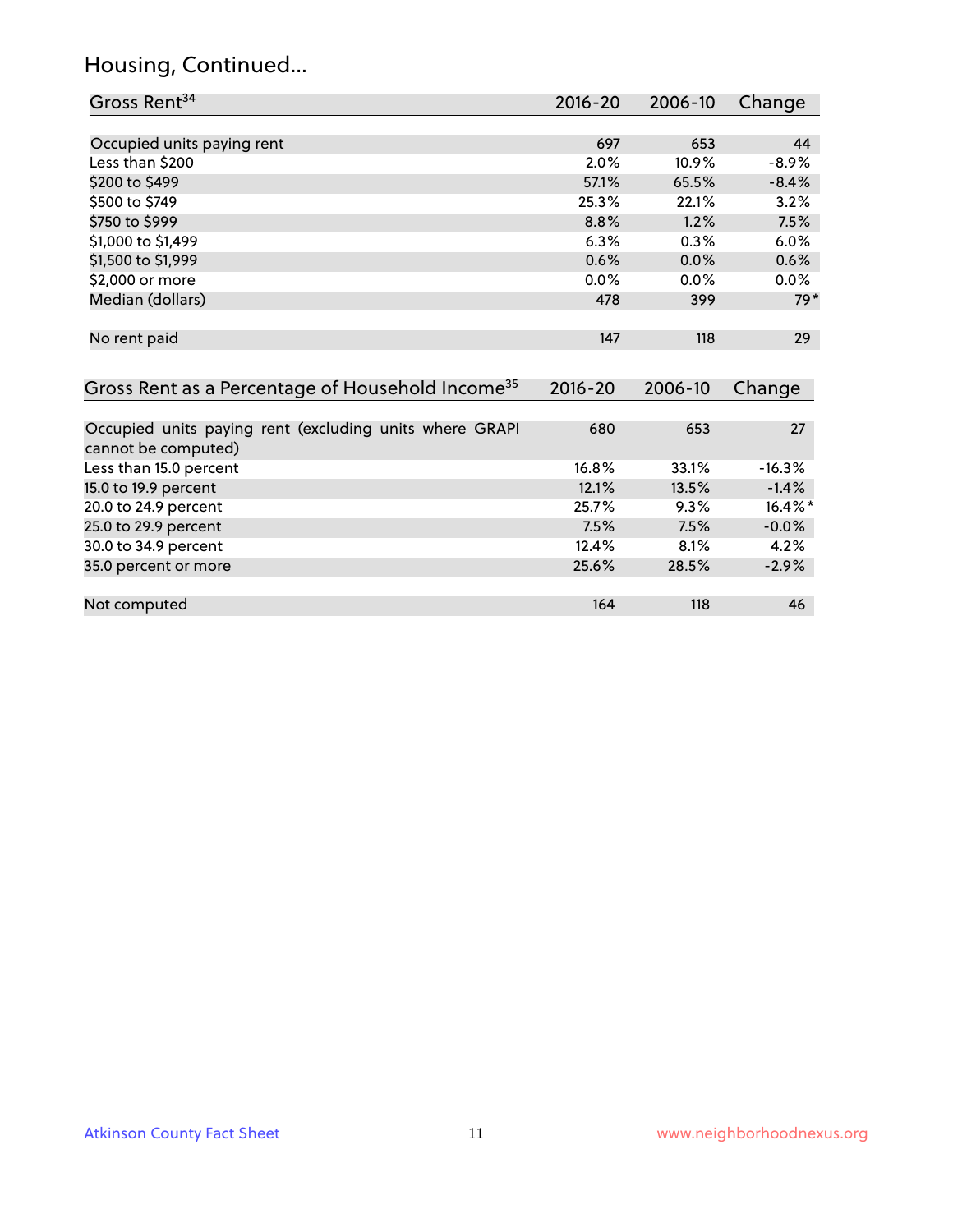# Community Involvement

| 2020  |
|-------|
|       |
| 4.749 |
| 3.143 |
| 66.2% |
|       |

#### Transportation

| Commuting to Work <sup>37</sup>           | 2016-20     | 2006-10 | Change    |
|-------------------------------------------|-------------|---------|-----------|
|                                           |             |         |           |
| Workers 16 years and over                 | 3,386       | 3,166   | 220       |
| Car, truck, or van - drove alone          | 80.8%       | 78.5%   | 2.3%      |
| Car, truck, or van - carpooled            | 11.9%       | 13.6%   | $-1.7%$   |
| Public transportation (excluding taxicab) | $0.0\%$     | $0.0\%$ | $0.0\%$   |
| Walked                                    | 2.3%        | 0.3%    | $2.0\%$ * |
| Other means                               | 4.7%        | 2.3%    | $2.4\%$ * |
| Worked at home                            | 0.3%        | 5.4%    | $-5.0\%$  |
| Mean travel time to work (minutes)        | 26.1        | 22.5    | $3.6*$    |
| Vehicles Available <sup>38</sup>          | $2016 - 20$ | 2006-10 | Change    |
|                                           |             |         |           |
| Occupied housing units                    | 2,953       | 2,758   | $195*$    |
| No vehicles available                     | 5.0%        | $7.7\%$ | $-2.7%$   |
| 1 vehicle available                       | 38.0%       | 33.6%   | 4.4%      |
| 2 vehicles available                      | 33.2%       | 34.0%   | $-0.8%$   |
| 3 or more vehicles available              | 23.7%       | 24.6%   | $-0.9%$   |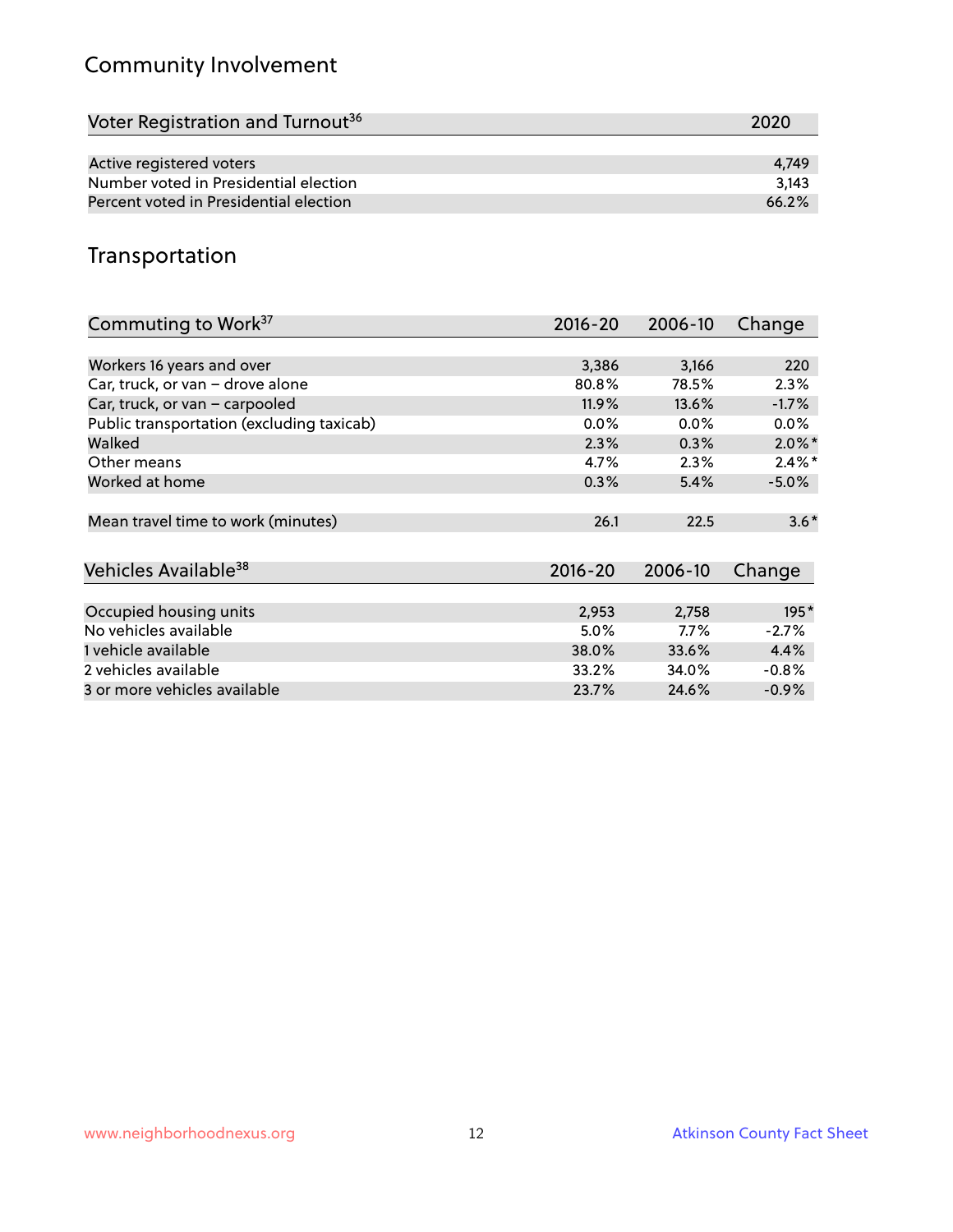#### Health

| Health Insurance coverage <sup>39</sup> | 2016-20 |
|-----------------------------------------|---------|
|-----------------------------------------|---------|

| Civilian Noninstitutionalized Population                | 8,292 |
|---------------------------------------------------------|-------|
| With health insurance coverage                          | 79.1% |
| With private health insurance coverage                  | 40.6% |
| With public health coverage                             | 46.8% |
| No health insurance coverage                            | 20.9% |
| Civilian Noninstitutionalized Population Under 19 years | 2,494 |
| No health insurance coverage                            | 4.9%  |
| Civilian Noninstitutionalized Population 19 to 64 years | 4,723 |
| In labor force:                                         | 3,381 |
| Employed:                                               | 3,166 |
| With health insurance coverage                          | 64.2% |
| With private health insurance coverage                  | 9.8%  |
| With public coverage                                    | 2.9%  |
| No health insurance coverage                            | 35.8% |
| Unemployed:                                             | 215   |
| With health insurance coverage                          | 21.4% |
| With private health insurance coverage                  | 9.8%  |
| With public coverage                                    | 11.6% |
| No health insurance coverage                            | 78.6% |
| Not in labor force:                                     | 1,342 |
| With health insurance coverage                          | 77.2% |
| With private health insurance coverage                  | 26.8% |
| With public coverage                                    | 55.4% |
| No health insurance coverage                            | 22.8% |

# **Health Factors Most Recent** And The Control of the Control of The Control of The Control of The Control of The Control of The Control of The Control of The Control of The Control of The Control of The Control of The Contr

| Premature Death (YPLL before age 75 per 100,000 population, age-adjusted) <sup>40</sup> | 11,429.8 |
|-----------------------------------------------------------------------------------------|----------|
| Average number of Physically Unhealthy Days <sup>41</sup>                               | 5.9      |
| Average number of Mentally Unhealthy Days <sup>42</sup>                                 | 5.9      |
| Low Birthweight Births <sup>43</sup>                                                    | $6.8\%$  |
| Diabetes Prevalence <sup>44</sup>                                                       | $16.0\%$ |
| HIV Prevalence (per 100,000 population) <sup>45</sup>                                   | 316.2    |
| Rate, Deduplicated ER Visits for Asthma, Ages 0-17 <sup>46</sup>                        | 280.8    |